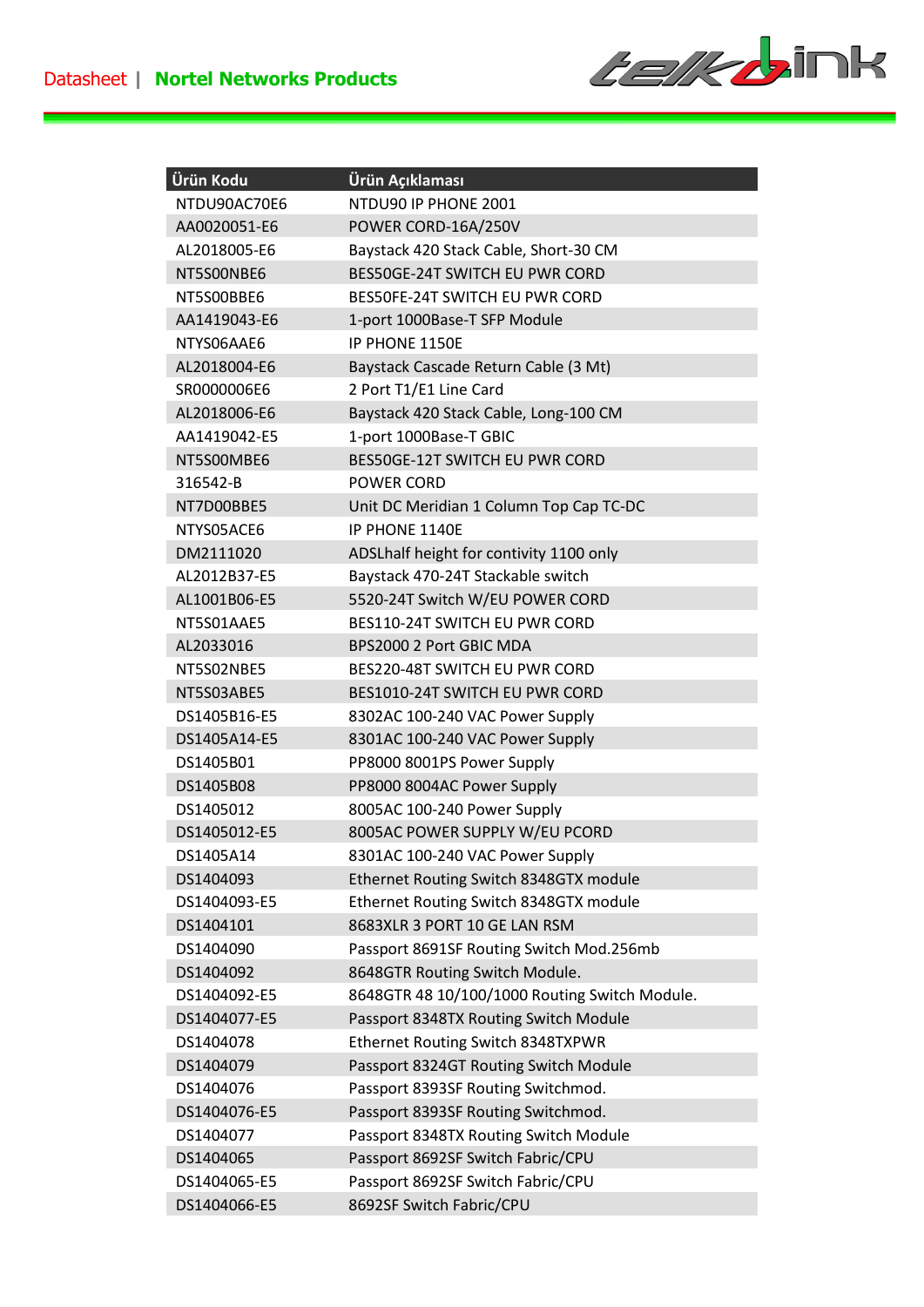| DS1404045       | PP8600 Alteon WSM, 4-Port 1000Base-SX                                  |
|-----------------|------------------------------------------------------------------------|
| DS1404063       | 8630GBR Routing Sw Mod. 30SFP                                          |
| DS1404063-E5    | 8630GBR 30SFP                                                          |
| DS1404037       | PP8600 8624FXE 24x100BaseFX                                            |
| DS1404038       | PP8600 8608GBE 8x1000Base GBIC                                         |
| DS1404044       | PP8600 8608GTE 8x1000BaseT                                             |
| DS1404035-E5    | PP8600 8648TXE 48x10/100BaseTX                                         |
| DS1404036       | PP8600 8608SXE 8x1000BaseSX                                            |
| DS1404036-E5    | PP8600 8608SXE 8x1000BaseSX                                            |
| DS1404034       | PP8600 8616GTE Routing Switch Module                                   |
| DS1404034-E5    | PP8600 8616GTE Routing Switch Module                                   |
| DS1404035       | PP8600 8648TXE 48x10/100BaseTX                                         |
| DS1404024       | PP8600 8632TXE 32x10/100BaseTX                                         |
| DS1404024-E5    | PP8600 8632TXE 32x10/100BaseTX                                         |
| DS1404025       | PP8600 8691SF Routing Switch Module                                    |
| DS1404009       | PP8108GBIC 8-Port 1000 Base GBIC                                       |
| DS1404011       | PP8600 8616SXE 16x1000BaseSX                                           |
| DS1404014       | PP8100 8190SM Switch Management Module                                 |
| DS1402007-E5    | 8310 10 slot PoE chassis.                                              |
| DS1404006       | PP8100 8132TX 32x10/100BaseTX + 1 MDA                                  |
| DS1404007       | PP8100 8148TX 48x10/100BaseTX                                          |
| DS1402001-E5    | PP8000 10 Slot Chassis                                                 |
| DS1402002       | PP8000 6 Slot Chassis                                                  |
| DS1402007       | 8310 10 slot PoE chassis.                                              |
| DS1411015       | Passport 8000 Chassis MAC Address Upgrad                               |
| EB1411010-20.0  | Software CD Webos 20.0 For Alteon                                      |
| DS1402001       | PP8000 10 Slot Chassis                                                 |
| DS1421006       | ERS8300 ADVANCED SW                                                    |
| DS1410015-4.0.0 | Passport 8600 Adv.Diag.Tools v4.0                                      |
| DS1410015-4.1.0 | SOFTWARE CD WITH DOCUMANTATION                                         |
| DS1412B09       | Passport 8606 6 slot Chassis Bundle                                    |
| DS1421002-2.0   | PAS 8300 BASE SOFTWARE                                                 |
| DS1421002-3.0   | Ethernet Routing Switch 8300 Base Software 3.0                         |
| DS1411016-E5    | <b>256MB MEMORY UPGRADE KIT</b>                                        |
| DS1412A06       | PP8603 3 Slot Chassis Bundle                                           |
| DS1412B06       | PP8600 3 Slot Chassis Bundle                                           |
| EB1639170E5     | SECURE NETWORK 4050 SWITCH                                             |
| GF5811364       | <b>Technical Support Document</b>                                      |
| AA0005014       | BayStack 10 SNMP Controller Module. One                                |
| DS1411016       | PP8600 256MB SIMM CPU Memory Upgrade                                   |
|                 |                                                                        |
| NT5S01ABE5      | <b>BES110-24T SWITCH EU PWR CORD</b><br>BES1010-48T SWITCH EU PWR CORD |
| NT5S03BBE5      |                                                                        |
| NT5S02ABE5      | BES210-24T SWITCH EU PWR CORD                                          |
| NT5S02BBE5      | BES210-48T SWITCH EU PWR CORD                                          |
| NT5S02MBE5      | BES220-24T SWITCH EU PWR CORD                                          |
| NT5S01BBE5      | BES110-48T SWITCH EU PWR CORD                                          |
| NT5S01MBE5      | BES120-24T SWITCH EU PWR CORD                                          |
| NT5S01NBE5      | BES120-48T SWITCH EU PWR CORD                                          |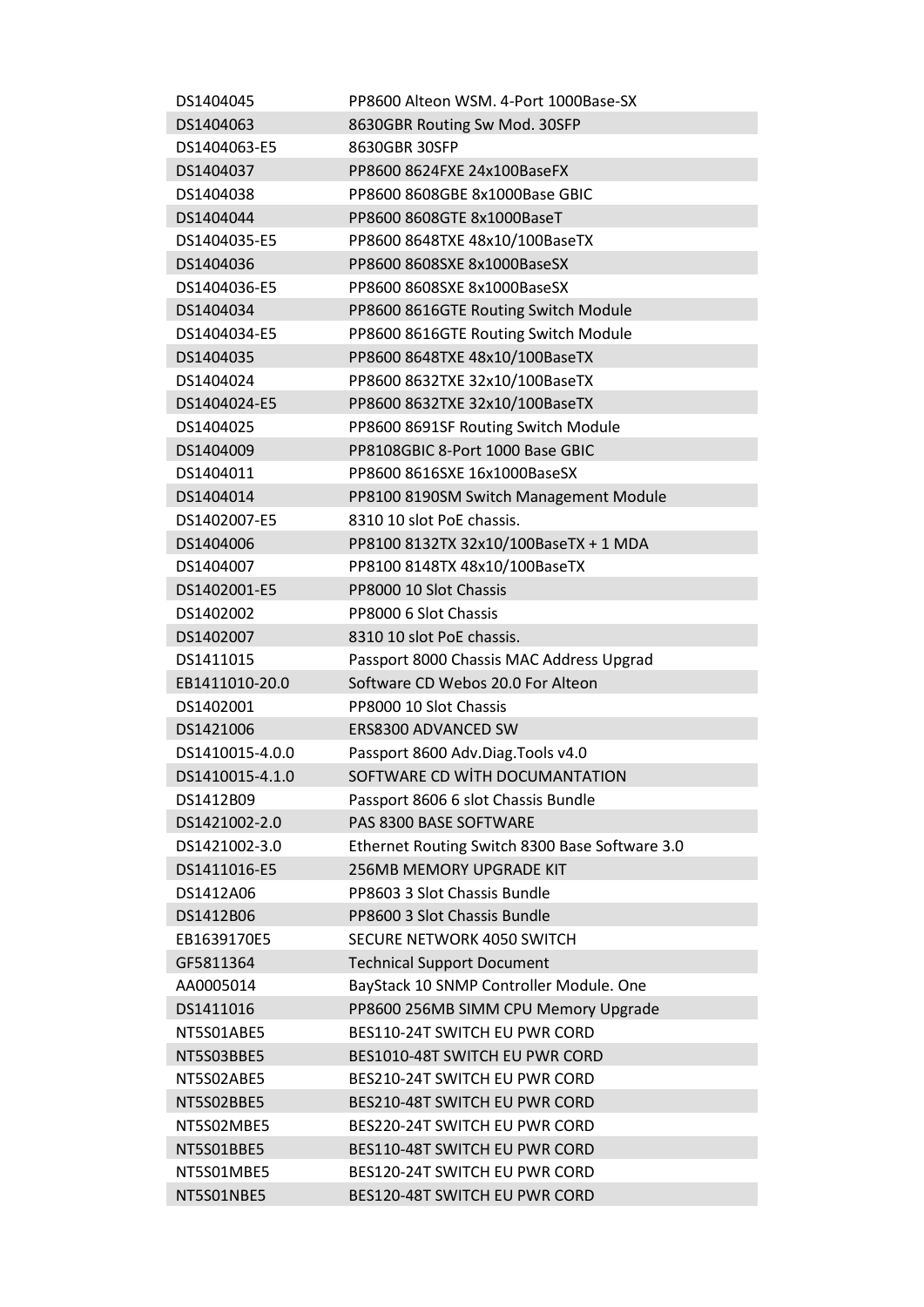| DS1410003-4.0 | PP8600 Routing Switch Software License             |
|---------------|----------------------------------------------------|
| DS1410003-4.1 | 800 Routing Switch Software                        |
| DS1410003-3.3 | PP8600 Routing Switch Software License             |
| DS1410003-3.5 | PP8600 Routing Switch Software License             |
| DS1410003-3.7 | Passport 8000 Routing Switch SoftwKit              |
| DS1410001     | PP8100 Edge Switch Software License                |
| DS1410001-3.3 | PP8100 Edge Switch Software License                |
| DS1410003-3.2 | PP8600 Routing Switch Software License             |
| DS1405B08-E5  | PP8000 8004AC Power Supply                         |
| DS1405B16     | 8302AC 100-240 VAC Power Supply                    |
| AL2033012     | BPS2000-4FX 4-port 100BASE-FX MDA                  |
| AL2033013     | BPS2000-2FX 2 Port 100BaseFX MDA                   |
| AL2033014     | BPS2000 1 port 1000BASE-T MDA                      |
| AL2033010     | Baystack 400-ST1 Cascade Module                    |
| NT5S00ABE6    | <b>BES50FE-12T SWITCH EU PWR CORD</b>              |
| AA0005B19     | BayStack 15 Power Supply Unit. Modul               |
| AA0005B19-E5  | AA0005A19-E5 RPS-15 POWERSUPPLY PSU W/EU PCORD     |
| AL1016001     | <b>SOFTWARE KEYCODE</b>                            |
| AA0005021-E6  | <b>CABLE FITTED W/CONNECTOR</b>                    |
| AA0005A19-E5  | <b>Redundant PSU BS15</b>                          |
| AA0005B08     | BayStack 10 Power Supply Unit. Modular             |
| AA1403001     | 1 PORT 10GBASE-LR XFP MODULE                       |
|               |                                                    |
| AA0005018     | BayStack 15 connecting cable                       |
| AA0005018-E6  | BayStack 15 connecting cable w/e PCord             |
| AE0008039     | BAY STACK AN IP ACCESS SUITE 4M (Ver. 12           |
| AA0020051     | Power Cord 10A/220-230V Europe                     |
| AL1001B07     | Ethernet Routing Switch 5530-24TFD                 |
| AL1001A04-E5  | Ethernet Routing Switch 5510-24T with 24 10/100/10 |
| AL2001B15     | <b>Business Policy Switch 2000</b>                 |
| AL2001B20     | BS460-24T-PWR IEEE 802.3af-compliant               |
| AL1001B04     | BayStack 5510-24T Stackable Switch                 |
| AL1001B04-E5  | BayStack 5510-24T Stackable Switch                 |
| AL1001B05     | Ethernet Routing Switch 5520-48T-PWR wit           |
| AL1001B02     | BayStack 5510-24T Stackable Switch                 |
| AL1001B03     | BayStack 5510-48T Stackable Switch                 |
| AL1001B03-E5  | AL1001A03-E5 5510-48T Switch with W/EU PCORD       |
| AL4412B01     | Baystack 380-24T 24x10/100/1000TX                  |
| AL4512B01     | BayStack 380-24F 20 SFP + 4 Std. GBIC              |
| AL1001B01     | BayStack 5510-48T Stackable Switch                 |
| AL2500A02-E6  | Baystack 380-24T 24x10/100/1000TX                  |
| AL2500B01-E6  | AL2500A01-E6 2526T SWITCH W/EU PCORD               |
| AL2500B02-E6  | Ethernet Routing Switch 2550T with 48 10/100 ports |
| DJ1412B04-E5  | Passport 1624G Routing Switch wi\$ 24 SF           |
| DJ1412B05     | Passport 1424T Routing Switch                      |
| AL2500A01-E6  | 2526t switch 24x10/100/1000TX no powecord          |
| DJ1412B03     | Passport 1612G Routing Switch                      |
| DJ1412B03-E5  | Passport 1612G Routing Switch                      |
| DJ1412B04     | Passport 1624G Routing Switch wiŞ 24 SF            |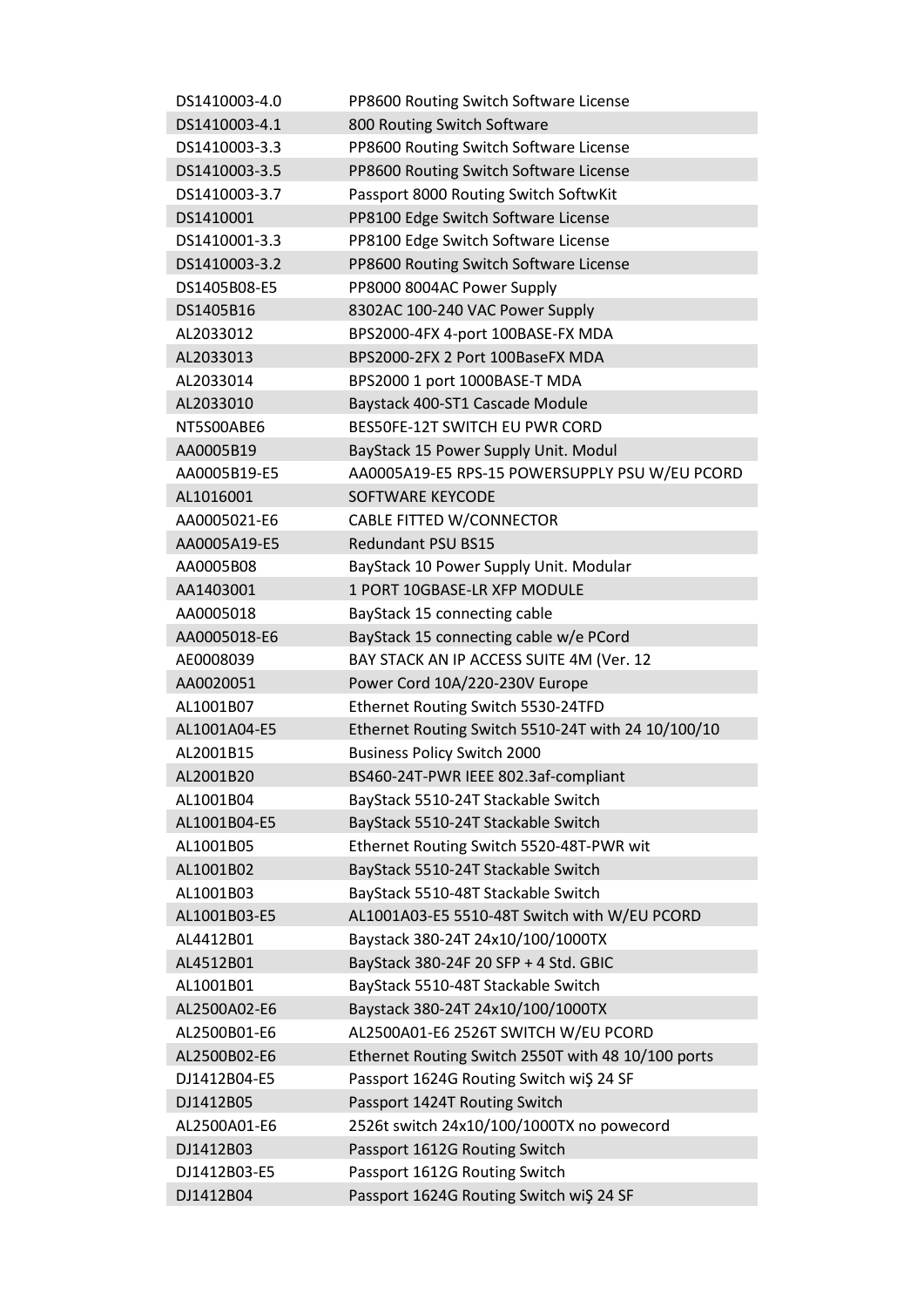| DJ1412B02    | Passport 1648T-N EUR Power cord          |
|--------------|------------------------------------------|
| NT5S03MBE5   | BES1020-24T SWITCH EU PWR CORD           |
| NT5S03NBE5   | BES1020-48T SWITCH EU PWR CORD           |
| AL2012B19    | Baystack 450-12F 12x100BaseFX + 1 MDA    |
| AL2012B27    | Baystack 420-24T 24x10/100 BaseTX+1 GBIC |
| AL2012B34    | Baystack 470-48T 48x10/100TX+2 GBIC      |
| AL2012B14    | Baystack 450-24T 24x100BaseTX+1 MDA Slot |
| AL2012B15    | Baystack 450-12T 12x100BaseTX+1 MDA Slot |
| AL2012A37-E5 | Baystack 470-24T Stackable switch        |
| AL2012A39    | Baystack 420-24T 24x10/100 BaseTX+1 GBIC |
| AL2012A41    | Baystack 425-24T 24x10/100 w/o Pwr Cord  |
| AL2012A34    | Baystack 470-48T 48x10/100TX+2 GBIC Slot |
| AL2012A34-E5 | Baystack 470-48T 48x10/100TX+2 GBIC Slot |
| AL2012A37    | Baystack 470-24T Stackable switch        |
| AL1001C07-E5 | 5530-24TFD Switch With UK PCord          |
| AL2012A14    | Baystack 450-24T 24x100BaseTX+1 MDA Slot |
| AL2012A27    | Baystack 420-24T 24x10/100 BaseTX+1 GBIC |
| AL1001B08    | Ethernet Routing Switch 3510-24T         |
| AL1001B08-E5 | Ethernet Routing Switch 3510-24T         |
| AL1001B06    | ERS 5520-24T-PWR wi\$4 SFP               |
| AA1419043    | 1-port 1000Base-T SFP Module             |
| AA1419043-E5 | 1-port 1000Base-T SFP Module             |
| AA1419015-E5 | 1-Port 1000Base-LX GBIC (SFP)            |
| AA1419041    | 1-port 1000Base-T GBIC                   |
| AA1419042    | 1-port 1000Base-T GBIC                   |
| AA1419013-E5 | 1-port 1000Base-SX SFP GBIC (LC)         |
| AA1419014    | 1-Port 1000Base-SX SFP GBIC (MTRJ)       |
| AA1419015    | 1-Port 1000Base-LX GBIC (SFP)            |
| AA1419002-E5 | 1-Port 1000Base-LX GBIC                  |
| AA1419003    | 1-port 1000Base-XD GBIC                  |
| AA1419013    | 1-port 1000Base-SX SFP GBIC (LC)         |
| AA1419001    | 1-Port 1000Base-SX GBIC                  |
| AA1419001-E5 | 1-Port 1000Base-SX GBIC                  |
| AA1419002    | 1-Port 1000Base-LX GBIC                  |
| AL2033009    | Baystack 450-1port GBIC MDA              |
| AA403001     | 1-Port 10GBASE-LR XFP MODULE             |
| AA1403005-E5 | 1-Port 10GE XFP MODULE                   |
| AL2033004    | Baystack 400-4TX 4 Port 100BaseTX MDA    |
| AL2033005    | Baystack 450-1SX 1 Port 1000BaseSX       |
| AL2033007    | Baystack 450-1LX 1 Port 1000BaseLX       |
| AL2033002    | Baystack 400-2FX 2 Port 100BaseFX        |
| AL2033003    | Baystack 400-4FX 4 Port 100BaseFX MDA    |
| AL2012B46    | BayStack 325-24G Switch (24 10/100       |
| AL2012B52    | Baystack470-48T-PWR 48x10/100 PoE+2 GB   |
| AL2012B53-E5 | AL2012A53-E5 470-24T-PWR SWITCH          |
| AL2012B44    |                                          |
|              | BayStack 425-48T Switch (48 10/100       |
| AL2012B44-E5 | BayStack 425-48T Switch (48 10/100       |
| AL2012B45-E5 | BayStack 325-24T Switch (24 10/100)      |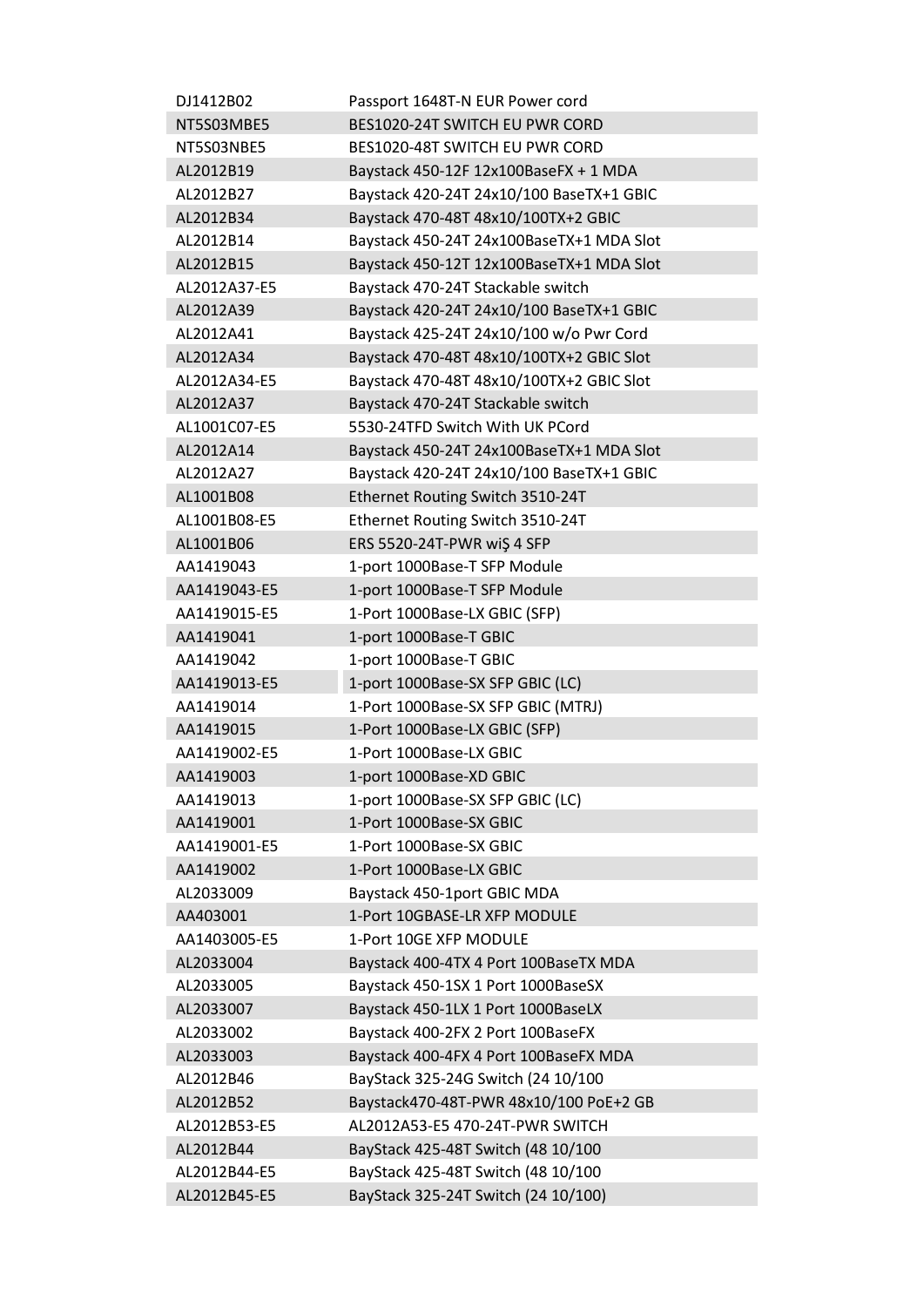| AL2012B39      | Baystack 420-24T 24x10/100 BaseTX          |
|----------------|--------------------------------------------|
| AL2012B41      | Baystack 425-24T 24x10/100 BaseTX          |
| AL2012B41-E5   | Baystack 425-24T 24x10/100 BaseTX          |
| AL2012B34-E5   | Baystack 470-48T 48x10/100TX+2 GBIC        |
| AL2012B37      | Baystack 470-24T Stackable switch          |
| DM2111027      | Single port X.21 / V.35 HH Card            |
| DM3819003      | Field Inst. V.90 Modem Card                |
| DM2111014      | HH FDT1/FT1E1 Card (Field Install)         |
| DM2111016      | ADSL 600/17x0/2700/5000                    |
| DM2111019      | (ADSL) (FACTORY INSTALL), Contivity 1100   |
| DM1011003      | Contivity 10/100 EŞ. Card Field Install    |
| DM1519001      | ISDN - BRI S/T Opt. Card for Cont. 1100    |
| DM2111006      | Single X.21 / V.35 Card (Field Install)    |
| DM0021052-2.2  | Contivity Mang. Software CD                |
| DM1004002      | 10/100 Ethernet Card (FACTORY INSTALL),    |
| DM1011002      | Contivity 10/100 EŞ Card (field install    |
| DM0021008-3.60 | Contivity 600 Software V3.60 (56BIT)       |
| DM0021008-5.00 | Contivity V.500 Software                   |
| DM0021020-4.76 | Contivity V4.76 SOFTWARE CD                |
| DM0016012      | <b>Contivity Advanced Routing License</b>  |
| DM0016014      | Contivity License to provide 30 Tunnel     |
| DM0021007-3.60 | Contivity 600 Software V3.60 (128BIT)      |
|                |                                            |
| CV1001015      | ARN 10/100 Ethernet Base Unit 32 MB        |
| DM0016005      | <b>Contivity Advanced Routing License</b>  |
| DM0016009      | <b>Contivity Stateful Firewall license</b> |
| CV1001004      | ARN Ethernet Base Unit 16 M DRAM           |
| CV1001005      | ARN Ethernet Base Unit 32 M DRAM           |
| CV1001014      | ARN 10/100 Ethernet Base Unit 16 MB        |
| CV0011043      | ARN 7-Serial Expansion Module Field Upgr   |
| CV0011044      | PP2430 Gray Serial Adapter Module          |
| CV0011053      | Gray E1/FE1 Adapter Module Field Upgrade   |
| CV0011001      | <b>ARN Serial Adapter Module Spare</b>     |
| CV0011002      | ARN ISDN BRI S/T Adapter Module Spare      |
| CV0011014      | ARN EŞ Tri-Serial Expansion Mod Spare      |
| CV0008094      | ARN IP Access Suite (16M PCMCIA)           |
| CV0008094-15.4 | ARN IP Access Suite (16M PCMCIA)           |
| CV0008094-15.5 | ARN IP Access Suite (16M PCMCIA)           |
| CV0008061-14.0 | BAYSTACK ARN IP ACCESS SUITE 16M V14.0     |
| CV0008091      | BAYSTACK ARN IP ACCESS SUITE 8M PCMCIA     |
| CV0008091-15.4 | ARN IP Access Suite (8M PCMCIA)            |
| DM0016002      | Contivity Firewall License (15x0/1600)     |
| CV0004001      | <b>ARN Serial Adapter Module</b>           |
| CV0004014      | ARN EŞ and Tri-Serial Expansion Module     |
| DM0011127      | Contivity 251 Power Supply Spare 230V (E   |
| DM0011129      | Contivity 251 Power Supply                 |
| DM0011144      | Contivity 221 Power Supply Spare           |
| DM0011076      | Contivity 128 MB SD RAM FLD INST.          |
| DM0011087      | V.35 CABLE - DTE DS28/V.35                 |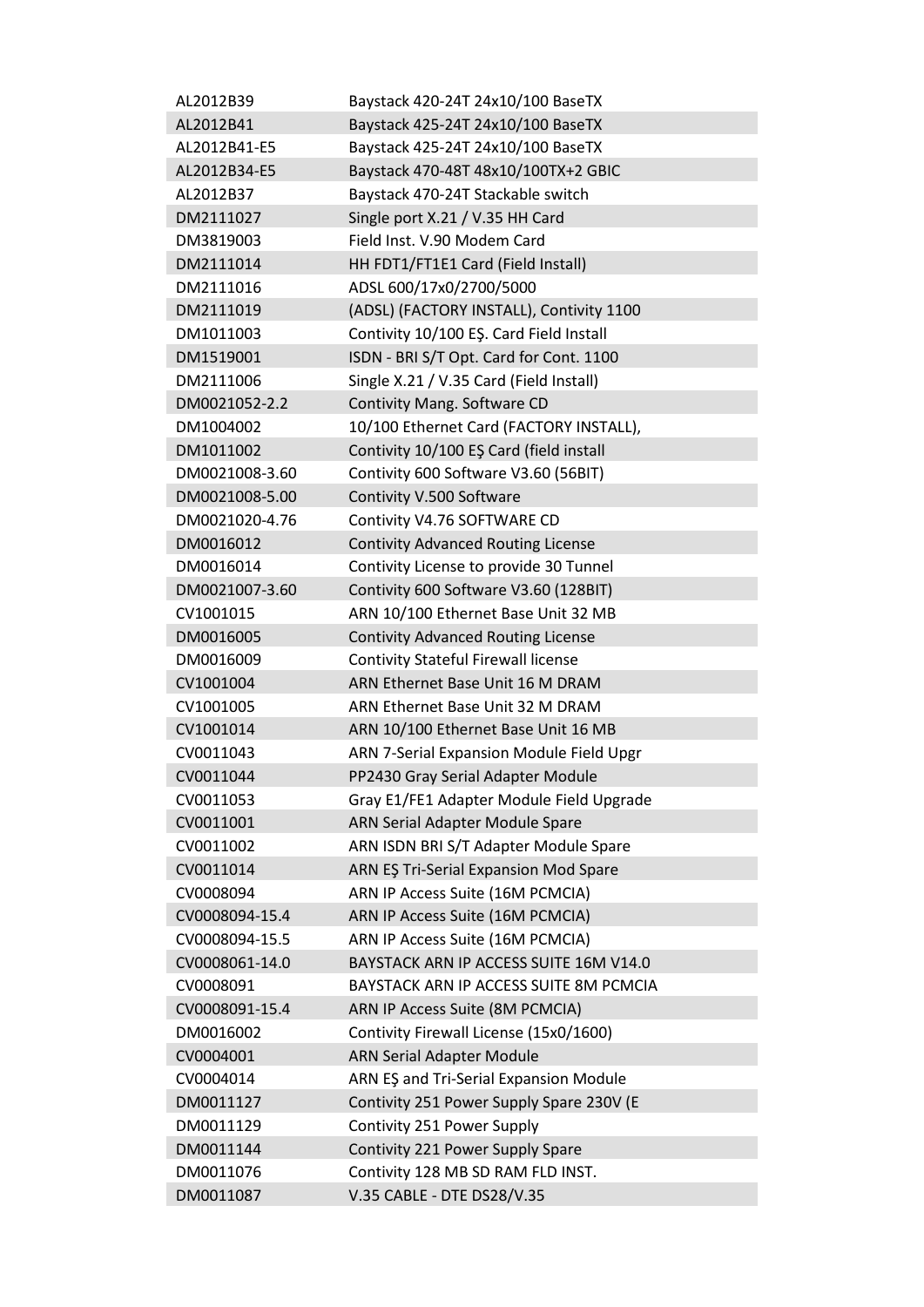| DM0011126      | Contivity 221 Power Supply Spare 230V (E     |
|----------------|----------------------------------------------|
| DM0011045      | V.35 Cable - DTE DS28/V.35, leng \$: 6',     |
| DM0011050      | Contivity 128 MB RAM Upg.(Field Install)     |
| DM0011052      | <b>Contivity Encryption Accelarator Card</b> |
| AA0020007E6    | <b>POWER CORD</b>                            |
| AA0020028      | Power Cord 10A/200-230V Europe               |
| AA0020041E6    | <b>POWER CORD EUROPE</b>                     |
| 34010-S        | ASN Single 100Base-T Net Module Spare        |
| AA0005017-E5   | <b>CHASSIS ROHS COMPLIANT</b>                |
| AA0011005      | ASN 16M Flash Card Spare - Formatted         |
| 34000-S        | ASN Dual Ethernet Module Spare               |
| 34007          | ASN SPEX Hot Swap Net Module                 |
| 34007-S        | SPEX-Hot Swap Net Module Spare               |
| AF0008117-15.4 | NORTEL ASN WAN SUITE 16M (PCMCIA)            |
| AF2104013      | ASN 128-Contexts HW Compression Spare        |
| 34000          | <b>ASN Dual Ethernet Module</b>              |
| AF0002B13      | ASN2 Base Unit 32M DRAM Redundant Power      |
| AF0008117      | ASN WAN Suite 16M (PCMCIA)                   |
| AF0008117-15.1 | NORTEL ASN WAN SUITE 16M (PCMCIA)            |
| NTB412CA       |                                              |
|                | Vipnet-60-Expansion Cabinet                  |
| DM1401162      | VPN Router (Contivity) 221S,                 |
| AF0002B11      | ASN2 Base Unit 8M DRAM Redundant Power       |
| NTB423CA       | Vipnet-60-Funct Card_VOIP_SLAVE              |
| VIPNET60PKG    | VipNet-60 Başlangıç Paketi                   |
| NTB411CA       | Vipnet-60-Main Cabinet                       |
| NTB420CA       | Vipnet-60-Funct Card_V Mail (99 dak.)        |
| NTB421CA       | Vipnet-60-Funct Card Auto ATD(9 dak)         |
| NTB422CA       | Vipnet-60-Funct Card_VOIP_Master             |
| NTB416CA       | Vipnet-60-Exp Card 8SLT(L60-SLIB8)           |
| NTB417CA       | Vipnet-60-Exp Card 3CO, 8Hyb                 |
| NTB418CA       | Vipnet-60-Exp Card (3CO, 16SLT)              |
| NTNG35MA70     | M1 M3905 RJ-11 Call Centre Charcoal          |
| NTTQ37AA       | <b>4025 DECT</b>                             |
| NTNG34MA66     | M1 M3904 Telset Platinum RJ11 (PII)          |
| NTNG34MA70     | M1 M3904 Professional Rel 3 Charcoal         |
| NTNG32MA66     | M1 M3902 Tel Set Platinum RJ11 (PII)         |
| NTNG33KA66     | M1 M3903 RJ-11 ENHANCED PLATINUM             |
| NTNG33MA66     | M1 M3903 Tel Set Platinum RJ11 (PII)         |
| NTNG31DA70     | M1 M3901 Entry Set Charcoal                  |
| NTNG32LA66     | M1 M3902 Basic Rls 3 Tel Set Pltnm RJ11      |
| NTMN35LC70E6   | Meridian M3905 Call Centre Rel 3 Charcoal    |
| NTNG31DA66     | M1 M3901 Tel Set RJ-11 Platinum              |
| NTMN35HC70E6   | M1 M3905 Call Center Set Charcoal            |
| NTMN35KA66     | M1 M3905 Call Centre Rel 3 Platinu           |
| NTMN35KA70     | M1 M3905 Call Centre Rel 3 Charcoa           |
| NTMN34LC70E6   | Meridian M3904                               |
| NTMN33LC70E6   | Meridian M3903                               |
| NTMN34KA66     | M1 M3904 Telset Platinum RJ11 (PIII)         |
|                |                                              |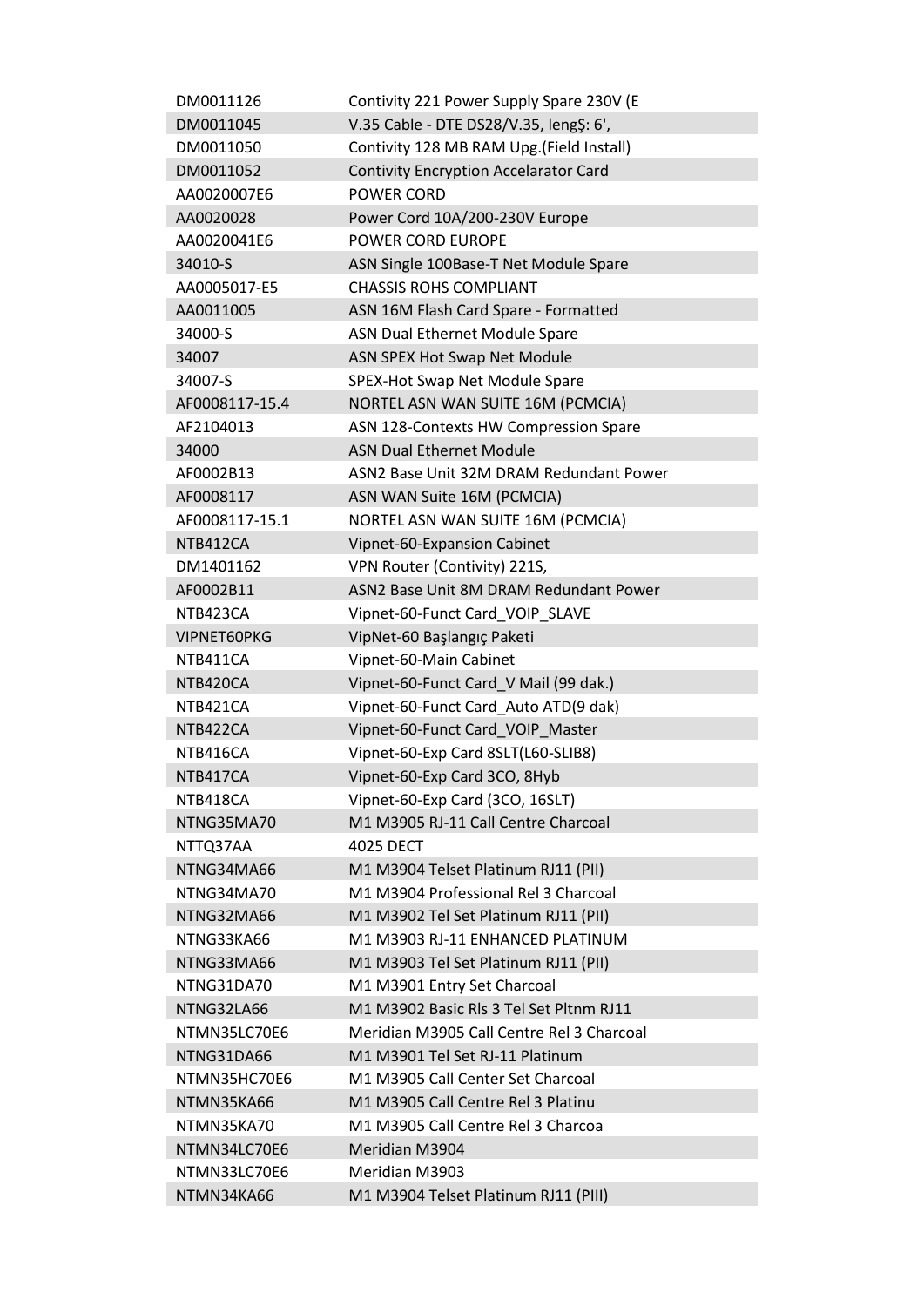| Meridian M3903<br>NTMN33LC66E6<br>NTMN32LC70E6<br>MFRIDIAN M3902<br>M1 M3903 Tel Set Platinum RJ11 (PIII)<br>NTMN33KA66<br>NTMN33KA70<br>MFRIDIAN M3903<br>M1 M3902 Basic Rel 3 Platinum RJ45 Icon<br>NTMN32LA66<br>NTMN32LA70<br>M1 M3902 Basic Rel 3 Charcoal<br>NTMN32LC66E6<br><b>MERIDIAN M3902</b><br><b>DECT 4145</b><br>NT7B80BR<br>M3900 Accessory Connection Module (ACM)<br>A0764508<br><b>DECT 4135</b><br>NT7B80BM<br><b>DECT 4135</b><br>NT7B80BME6<br>M3900 Display-Based Expans. Mod. - Plat.<br>A0764487<br>T24 KIM Exp Module for T7316E - P<br>NT8B29AAAAB<br>T24 KIM Expansion Module for T7316E - P<br>NT8B29AAAB<br>M7208 TELSET GREY<br>NT8B30AE-93<br>T7316 Telephone Set Charcoal<br>NT8B27JAAA<br>T7208 Telephone Set Charcoal<br>NT8B26AABL<br>T7100 Telephone Set Charcoal<br>NT8B25AABL<br>T7000 Telephone Set<br>NT8B24AAAA<br>Contivity Firewall License (15x0/1600)<br>DM0016003<br>Vipnet-60-Modem Unit<br>NTB413CA<br>Vipnet-60-Parts, Circuit Pack(Çağrı Ücretlendirme)<br>NTB414CA<br>M3905 Call Center Set<br>NTJN13AA<br><b>NTKC0217</b><br><b>BCM50 MCDN Auth Code</b><br>IP Phone 2004<br>NTDU92AB70<br>NTDU92AC70E6<br>NTDU92 IP Phone 2004<br>NTDU96AC70E6<br>NTDU96 IP PHONE 2007<br>BPS2000 2 port 1000BASE-T MDA<br>AL2033015<br>BS5500-SRC Casc. Ret. Cable (3 feet)<br>AL2018009<br>AL2018011-E6<br>5500-SSC Stacking Cable (1.5 feet). For<br>BayStack 10 200 W Redundant Power Supply<br>AA0005010<br>BS5500-SRC Casc. Ret. Cable (3 feet)<br>AL2018009-E6<br>AL2018010<br>BS5500-SSC Casc. Stack. Cable (1 foot)<br>5500-SSC Stacking Cable (1.5 feet). For<br>AL2018011<br>AL2018006<br>Baystack 420 Stack Cable, Long-100 CM<br>AL2011010<br>BayStack 55xx Rack Mount Kit.<br>AL2018001<br>Baystack Cascade Return Cable (1 Mt)<br>Baystack Cascade Return Cable (3 Mt)<br>AL2018004<br>ASF-5106 - Alteon Firewall<br>EB1639107<br>ASF-5105 - Alteon Firewall<br>EB1639045<br>AL2011009<br>BayStack 420 Rack Mount Replacement Kit.<br>56/64K DSU/CSU WAN Module Field Upgrade/Spare<br>PA4204014<br>2 PORT SERIAL MODULE<br>PA4204018<br><b>QUAD CH E&amp;M MODULE</b><br>PA4204040 | NTMN34KA70    | M1 M3904 Professional Rel 3 Charcoal |
|------------------------------------------------------------------------------------------------------------------------------------------------------------------------------------------------------------------------------------------------------------------------------------------------------------------------------------------------------------------------------------------------------------------------------------------------------------------------------------------------------------------------------------------------------------------------------------------------------------------------------------------------------------------------------------------------------------------------------------------------------------------------------------------------------------------------------------------------------------------------------------------------------------------------------------------------------------------------------------------------------------------------------------------------------------------------------------------------------------------------------------------------------------------------------------------------------------------------------------------------------------------------------------------------------------------------------------------------------------------------------------------------------------------------------------------------------------------------------------------------------------------------------------------------------------------------------------------------------------------------------------------------------------------------------------------------------------------------------------------------------------------------------------------------------------------------------------------------------------------------------------------------------------------------------------------------------------------------------------------------------------------------------------------------------------------------------------------------------------------------------------------|---------------|--------------------------------------|
|                                                                                                                                                                                                                                                                                                                                                                                                                                                                                                                                                                                                                                                                                                                                                                                                                                                                                                                                                                                                                                                                                                                                                                                                                                                                                                                                                                                                                                                                                                                                                                                                                                                                                                                                                                                                                                                                                                                                                                                                                                                                                                                                          |               |                                      |
|                                                                                                                                                                                                                                                                                                                                                                                                                                                                                                                                                                                                                                                                                                                                                                                                                                                                                                                                                                                                                                                                                                                                                                                                                                                                                                                                                                                                                                                                                                                                                                                                                                                                                                                                                                                                                                                                                                                                                                                                                                                                                                                                          |               |                                      |
|                                                                                                                                                                                                                                                                                                                                                                                                                                                                                                                                                                                                                                                                                                                                                                                                                                                                                                                                                                                                                                                                                                                                                                                                                                                                                                                                                                                                                                                                                                                                                                                                                                                                                                                                                                                                                                                                                                                                                                                                                                                                                                                                          |               |                                      |
|                                                                                                                                                                                                                                                                                                                                                                                                                                                                                                                                                                                                                                                                                                                                                                                                                                                                                                                                                                                                                                                                                                                                                                                                                                                                                                                                                                                                                                                                                                                                                                                                                                                                                                                                                                                                                                                                                                                                                                                                                                                                                                                                          |               |                                      |
|                                                                                                                                                                                                                                                                                                                                                                                                                                                                                                                                                                                                                                                                                                                                                                                                                                                                                                                                                                                                                                                                                                                                                                                                                                                                                                                                                                                                                                                                                                                                                                                                                                                                                                                                                                                                                                                                                                                                                                                                                                                                                                                                          |               |                                      |
|                                                                                                                                                                                                                                                                                                                                                                                                                                                                                                                                                                                                                                                                                                                                                                                                                                                                                                                                                                                                                                                                                                                                                                                                                                                                                                                                                                                                                                                                                                                                                                                                                                                                                                                                                                                                                                                                                                                                                                                                                                                                                                                                          |               |                                      |
|                                                                                                                                                                                                                                                                                                                                                                                                                                                                                                                                                                                                                                                                                                                                                                                                                                                                                                                                                                                                                                                                                                                                                                                                                                                                                                                                                                                                                                                                                                                                                                                                                                                                                                                                                                                                                                                                                                                                                                                                                                                                                                                                          |               |                                      |
|                                                                                                                                                                                                                                                                                                                                                                                                                                                                                                                                                                                                                                                                                                                                                                                                                                                                                                                                                                                                                                                                                                                                                                                                                                                                                                                                                                                                                                                                                                                                                                                                                                                                                                                                                                                                                                                                                                                                                                                                                                                                                                                                          |               |                                      |
|                                                                                                                                                                                                                                                                                                                                                                                                                                                                                                                                                                                                                                                                                                                                                                                                                                                                                                                                                                                                                                                                                                                                                                                                                                                                                                                                                                                                                                                                                                                                                                                                                                                                                                                                                                                                                                                                                                                                                                                                                                                                                                                                          |               |                                      |
|                                                                                                                                                                                                                                                                                                                                                                                                                                                                                                                                                                                                                                                                                                                                                                                                                                                                                                                                                                                                                                                                                                                                                                                                                                                                                                                                                                                                                                                                                                                                                                                                                                                                                                                                                                                                                                                                                                                                                                                                                                                                                                                                          |               |                                      |
|                                                                                                                                                                                                                                                                                                                                                                                                                                                                                                                                                                                                                                                                                                                                                                                                                                                                                                                                                                                                                                                                                                                                                                                                                                                                                                                                                                                                                                                                                                                                                                                                                                                                                                                                                                                                                                                                                                                                                                                                                                                                                                                                          |               |                                      |
|                                                                                                                                                                                                                                                                                                                                                                                                                                                                                                                                                                                                                                                                                                                                                                                                                                                                                                                                                                                                                                                                                                                                                                                                                                                                                                                                                                                                                                                                                                                                                                                                                                                                                                                                                                                                                                                                                                                                                                                                                                                                                                                                          |               |                                      |
|                                                                                                                                                                                                                                                                                                                                                                                                                                                                                                                                                                                                                                                                                                                                                                                                                                                                                                                                                                                                                                                                                                                                                                                                                                                                                                                                                                                                                                                                                                                                                                                                                                                                                                                                                                                                                                                                                                                                                                                                                                                                                                                                          |               |                                      |
|                                                                                                                                                                                                                                                                                                                                                                                                                                                                                                                                                                                                                                                                                                                                                                                                                                                                                                                                                                                                                                                                                                                                                                                                                                                                                                                                                                                                                                                                                                                                                                                                                                                                                                                                                                                                                                                                                                                                                                                                                                                                                                                                          |               |                                      |
|                                                                                                                                                                                                                                                                                                                                                                                                                                                                                                                                                                                                                                                                                                                                                                                                                                                                                                                                                                                                                                                                                                                                                                                                                                                                                                                                                                                                                                                                                                                                                                                                                                                                                                                                                                                                                                                                                                                                                                                                                                                                                                                                          |               |                                      |
|                                                                                                                                                                                                                                                                                                                                                                                                                                                                                                                                                                                                                                                                                                                                                                                                                                                                                                                                                                                                                                                                                                                                                                                                                                                                                                                                                                                                                                                                                                                                                                                                                                                                                                                                                                                                                                                                                                                                                                                                                                                                                                                                          |               |                                      |
|                                                                                                                                                                                                                                                                                                                                                                                                                                                                                                                                                                                                                                                                                                                                                                                                                                                                                                                                                                                                                                                                                                                                                                                                                                                                                                                                                                                                                                                                                                                                                                                                                                                                                                                                                                                                                                                                                                                                                                                                                                                                                                                                          |               |                                      |
|                                                                                                                                                                                                                                                                                                                                                                                                                                                                                                                                                                                                                                                                                                                                                                                                                                                                                                                                                                                                                                                                                                                                                                                                                                                                                                                                                                                                                                                                                                                                                                                                                                                                                                                                                                                                                                                                                                                                                                                                                                                                                                                                          |               |                                      |
|                                                                                                                                                                                                                                                                                                                                                                                                                                                                                                                                                                                                                                                                                                                                                                                                                                                                                                                                                                                                                                                                                                                                                                                                                                                                                                                                                                                                                                                                                                                                                                                                                                                                                                                                                                                                                                                                                                                                                                                                                                                                                                                                          |               |                                      |
|                                                                                                                                                                                                                                                                                                                                                                                                                                                                                                                                                                                                                                                                                                                                                                                                                                                                                                                                                                                                                                                                                                                                                                                                                                                                                                                                                                                                                                                                                                                                                                                                                                                                                                                                                                                                                                                                                                                                                                                                                                                                                                                                          |               |                                      |
|                                                                                                                                                                                                                                                                                                                                                                                                                                                                                                                                                                                                                                                                                                                                                                                                                                                                                                                                                                                                                                                                                                                                                                                                                                                                                                                                                                                                                                                                                                                                                                                                                                                                                                                                                                                                                                                                                                                                                                                                                                                                                                                                          |               |                                      |
|                                                                                                                                                                                                                                                                                                                                                                                                                                                                                                                                                                                                                                                                                                                                                                                                                                                                                                                                                                                                                                                                                                                                                                                                                                                                                                                                                                                                                                                                                                                                                                                                                                                                                                                                                                                                                                                                                                                                                                                                                                                                                                                                          |               |                                      |
|                                                                                                                                                                                                                                                                                                                                                                                                                                                                                                                                                                                                                                                                                                                                                                                                                                                                                                                                                                                                                                                                                                                                                                                                                                                                                                                                                                                                                                                                                                                                                                                                                                                                                                                                                                                                                                                                                                                                                                                                                                                                                                                                          |               |                                      |
|                                                                                                                                                                                                                                                                                                                                                                                                                                                                                                                                                                                                                                                                                                                                                                                                                                                                                                                                                                                                                                                                                                                                                                                                                                                                                                                                                                                                                                                                                                                                                                                                                                                                                                                                                                                                                                                                                                                                                                                                                                                                                                                                          |               |                                      |
|                                                                                                                                                                                                                                                                                                                                                                                                                                                                                                                                                                                                                                                                                                                                                                                                                                                                                                                                                                                                                                                                                                                                                                                                                                                                                                                                                                                                                                                                                                                                                                                                                                                                                                                                                                                                                                                                                                                                                                                                                                                                                                                                          |               |                                      |
|                                                                                                                                                                                                                                                                                                                                                                                                                                                                                                                                                                                                                                                                                                                                                                                                                                                                                                                                                                                                                                                                                                                                                                                                                                                                                                                                                                                                                                                                                                                                                                                                                                                                                                                                                                                                                                                                                                                                                                                                                                                                                                                                          |               |                                      |
|                                                                                                                                                                                                                                                                                                                                                                                                                                                                                                                                                                                                                                                                                                                                                                                                                                                                                                                                                                                                                                                                                                                                                                                                                                                                                                                                                                                                                                                                                                                                                                                                                                                                                                                                                                                                                                                                                                                                                                                                                                                                                                                                          |               |                                      |
|                                                                                                                                                                                                                                                                                                                                                                                                                                                                                                                                                                                                                                                                                                                                                                                                                                                                                                                                                                                                                                                                                                                                                                                                                                                                                                                                                                                                                                                                                                                                                                                                                                                                                                                                                                                                                                                                                                                                                                                                                                                                                                                                          |               |                                      |
|                                                                                                                                                                                                                                                                                                                                                                                                                                                                                                                                                                                                                                                                                                                                                                                                                                                                                                                                                                                                                                                                                                                                                                                                                                                                                                                                                                                                                                                                                                                                                                                                                                                                                                                                                                                                                                                                                                                                                                                                                                                                                                                                          |               |                                      |
|                                                                                                                                                                                                                                                                                                                                                                                                                                                                                                                                                                                                                                                                                                                                                                                                                                                                                                                                                                                                                                                                                                                                                                                                                                                                                                                                                                                                                                                                                                                                                                                                                                                                                                                                                                                                                                                                                                                                                                                                                                                                                                                                          |               |                                      |
|                                                                                                                                                                                                                                                                                                                                                                                                                                                                                                                                                                                                                                                                                                                                                                                                                                                                                                                                                                                                                                                                                                                                                                                                                                                                                                                                                                                                                                                                                                                                                                                                                                                                                                                                                                                                                                                                                                                                                                                                                                                                                                                                          |               |                                      |
|                                                                                                                                                                                                                                                                                                                                                                                                                                                                                                                                                                                                                                                                                                                                                                                                                                                                                                                                                                                                                                                                                                                                                                                                                                                                                                                                                                                                                                                                                                                                                                                                                                                                                                                                                                                                                                                                                                                                                                                                                                                                                                                                          |               |                                      |
|                                                                                                                                                                                                                                                                                                                                                                                                                                                                                                                                                                                                                                                                                                                                                                                                                                                                                                                                                                                                                                                                                                                                                                                                                                                                                                                                                                                                                                                                                                                                                                                                                                                                                                                                                                                                                                                                                                                                                                                                                                                                                                                                          |               |                                      |
|                                                                                                                                                                                                                                                                                                                                                                                                                                                                                                                                                                                                                                                                                                                                                                                                                                                                                                                                                                                                                                                                                                                                                                                                                                                                                                                                                                                                                                                                                                                                                                                                                                                                                                                                                                                                                                                                                                                                                                                                                                                                                                                                          |               |                                      |
|                                                                                                                                                                                                                                                                                                                                                                                                                                                                                                                                                                                                                                                                                                                                                                                                                                                                                                                                                                                                                                                                                                                                                                                                                                                                                                                                                                                                                                                                                                                                                                                                                                                                                                                                                                                                                                                                                                                                                                                                                                                                                                                                          |               |                                      |
|                                                                                                                                                                                                                                                                                                                                                                                                                                                                                                                                                                                                                                                                                                                                                                                                                                                                                                                                                                                                                                                                                                                                                                                                                                                                                                                                                                                                                                                                                                                                                                                                                                                                                                                                                                                                                                                                                                                                                                                                                                                                                                                                          |               |                                      |
|                                                                                                                                                                                                                                                                                                                                                                                                                                                                                                                                                                                                                                                                                                                                                                                                                                                                                                                                                                                                                                                                                                                                                                                                                                                                                                                                                                                                                                                                                                                                                                                                                                                                                                                                                                                                                                                                                                                                                                                                                                                                                                                                          |               |                                      |
|                                                                                                                                                                                                                                                                                                                                                                                                                                                                                                                                                                                                                                                                                                                                                                                                                                                                                                                                                                                                                                                                                                                                                                                                                                                                                                                                                                                                                                                                                                                                                                                                                                                                                                                                                                                                                                                                                                                                                                                                                                                                                                                                          |               |                                      |
|                                                                                                                                                                                                                                                                                                                                                                                                                                                                                                                                                                                                                                                                                                                                                                                                                                                                                                                                                                                                                                                                                                                                                                                                                                                                                                                                                                                                                                                                                                                                                                                                                                                                                                                                                                                                                                                                                                                                                                                                                                                                                                                                          |               |                                      |
|                                                                                                                                                                                                                                                                                                                                                                                                                                                                                                                                                                                                                                                                                                                                                                                                                                                                                                                                                                                                                                                                                                                                                                                                                                                                                                                                                                                                                                                                                                                                                                                                                                                                                                                                                                                                                                                                                                                                                                                                                                                                                                                                          |               |                                      |
|                                                                                                                                                                                                                                                                                                                                                                                                                                                                                                                                                                                                                                                                                                                                                                                                                                                                                                                                                                                                                                                                                                                                                                                                                                                                                                                                                                                                                                                                                                                                                                                                                                                                                                                                                                                                                                                                                                                                                                                                                                                                                                                                          |               |                                      |
|                                                                                                                                                                                                                                                                                                                                                                                                                                                                                                                                                                                                                                                                                                                                                                                                                                                                                                                                                                                                                                                                                                                                                                                                                                                                                                                                                                                                                                                                                                                                                                                                                                                                                                                                                                                                                                                                                                                                                                                                                                                                                                                                          |               |                                      |
|                                                                                                                                                                                                                                                                                                                                                                                                                                                                                                                                                                                                                                                                                                                                                                                                                                                                                                                                                                                                                                                                                                                                                                                                                                                                                                                                                                                                                                                                                                                                                                                                                                                                                                                                                                                                                                                                                                                                                                                                                                                                                                                                          |               |                                      |
|                                                                                                                                                                                                                                                                                                                                                                                                                                                                                                                                                                                                                                                                                                                                                                                                                                                                                                                                                                                                                                                                                                                                                                                                                                                                                                                                                                                                                                                                                                                                                                                                                                                                                                                                                                                                                                                                                                                                                                                                                                                                                                                                          |               |                                      |
|                                                                                                                                                                                                                                                                                                                                                                                                                                                                                                                                                                                                                                                                                                                                                                                                                                                                                                                                                                                                                                                                                                                                                                                                                                                                                                                                                                                                                                                                                                                                                                                                                                                                                                                                                                                                                                                                                                                                                                                                                                                                                                                                          |               |                                      |
| Dual Port Serial Data Module Field Upgrade/Spare<br>PA4204001                                                                                                                                                                                                                                                                                                                                                                                                                                                                                                                                                                                                                                                                                                                                                                                                                                                                                                                                                                                                                                                                                                                                                                                                                                                                                                                                                                                                                                                                                                                                                                                                                                                                                                                                                                                                                                                                                                                                                                                                                                                                            |               |                                      |
| 4-Port High Speed Data Module (HDM), Spare<br>NT0245AA                                                                                                                                                                                                                                                                                                                                                                                                                                                                                                                                                                                                                                                                                                                                                                                                                                                                                                                                                                                                                                                                                                                                                                                                                                                                                                                                                                                                                                                                                                                                                                                                                                                                                                                                                                                                                                                                                                                                                                                                                                                                                   |               |                                      |
|                                                                                                                                                                                                                                                                                                                                                                                                                                                                                                                                                                                                                                                                                                                                                                                                                                                                                                                                                                                                                                                                                                                                                                                                                                                                                                                                                                                                                                                                                                                                                                                                                                                                                                                                                                                                                                                                                                                                                                                                                                                                                                                                          | NRT-50M-V35MT | Nortel Compatible 7932 Cable         |
|                                                                                                                                                                                                                                                                                                                                                                                                                                                                                                                                                                                                                                                                                                                                                                                                                                                                                                                                                                                                                                                                                                                                                                                                                                                                                                                                                                                                                                                                                                                                                                                                                                                                                                                                                                                                                                                                                                                                                                                                                                                                                                                                          |               |                                      |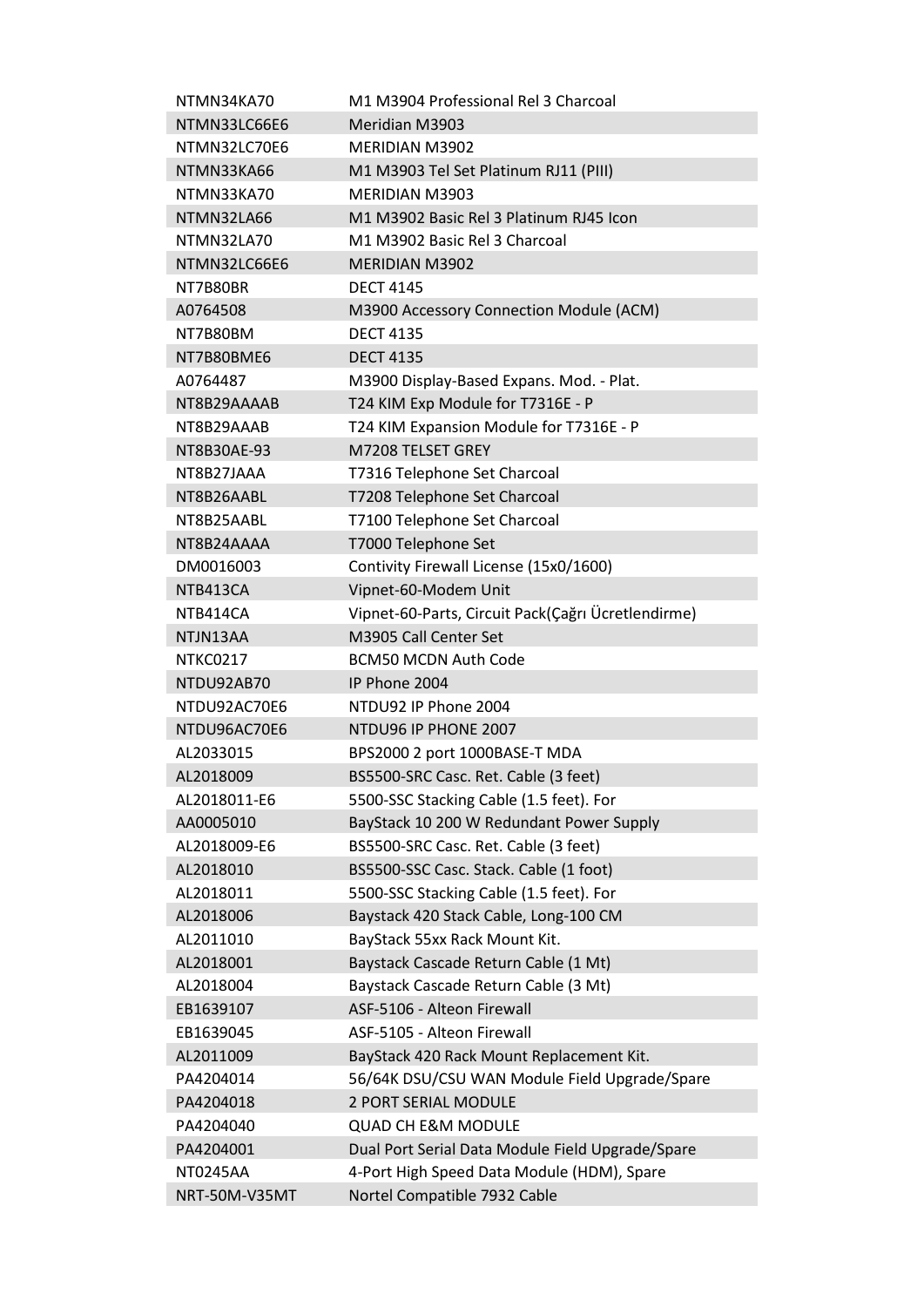| DU1304002      | ATM T3/E3 PMC.                                     |
|----------------|----------------------------------------------------|
| DU2204001      | <b>System Processor</b>                            |
| EB1639057      | Nortel Alteon SSL VPN Licance                      |
| DM3819004      | Field Inst. V.90 Modem Card                        |
| DU0005B01      | Power Supply (Universal AC) (Includes Eu           |
| DU0008016-15.5 | PP5430 IP Access Suite (32M PCMCIA).               |
| AA0011028      | <b>RACK MOUNT BRACKET</b>                          |
| AL2515B01-E6   | AL2515A01-E6 2526T SWITCH W/EU PORD                |
| DM1011004E6    | 10/100/1K FLD 6/16 17K/ CARD                       |
| DS1404118-E5   | 8393SF CPU W/256MB MODULE                          |
| DS1421002-4.1  | Ethernet Routing Switch 8300 Base Software License |
| DS1405A16-E5   | <b>AC Power Supply</b>                             |
| AA1403001-E5   | 1 PORT 10GE XFP 1310NM                             |
| AL2018005      | Baystack 420 Stack Cable, Short-30 CM              |
| SR0000011E5    | 8 Port T1/E1 Line Card                             |
| SR0000017E5    | 10 Port Gige Line Card                             |
| SR2101010E5    | Secure Router 1002 2 Port E1, AC                   |
| AA0020064E6    | <b>Power Cord</b>                                  |
| SR0000006E5    | 2 Port T1/E1 Line Card                             |
| DM1401149E5    | Contivity 1750 128BIT                              |
| NTDU92AE70E6   | NTDU92 IP Phone 2004                               |
|                |                                                    |
| RTR0008560     | Service Manage Pack.                               |
| NTDU97AAE5     | HP 1 U Server                                      |
| NT5S01BAE5     | BES110-48T SWITCH EU PWR CORD                      |
| AL2001A07      | Baystack 70-16T 16x100Base-TX Switch               |
| AL4412A01      | Baystack 380-24T 24x10/100/1000TX+4 GBIC           |
| NTMN34MA70     | M1 M3904 Professional Rel 3 Charcoal               |
| AL2011012-E6   | 325/425 RACK KIT                                   |
| AL2012A41-E5   | Baystack 425-24T 24x10/100 BaseTX                  |
| DS1404109-E6   | 8634XGRS 2 XFP 24 SFP                              |
| NT5S00MAE6     | BES50-12 Ethernet Switch                           |
| NT5S05AAE5     | Server, X86 DELL 755 PILATFORM                     |
| NT5S05AHE5     | <b>VOIP GATEWAY 4 FXS</b>                          |
| NT5S05AUE5     | <b>VOIP GATEWAY 4 BRI</b>                          |
| NTB441AAE5     | LG-Nortel 6812 IP Phone                            |
| NTB441AAE6     | LG-Nortel 6812 IP Phone                            |
| NTB442AAE6     | LG-Nortel 6830 IP Phone                            |
| NTMN15CA66E6   | KIT, Bracket                                       |
| DJ1412B11-E5   | DJ1412A11-E5 1850 12G Metro Switch W/EU PCord      |
| AL2515B02-E6   | AL2515A02-E6 2550T STK SWITCH W/EU PCORD           |
| DJ1412014-E5   | Metro ESU 1850 4 Port 10/100/1000                  |
| DS1411022-E6   | Parts, 8000 Series PCMCIA Card                     |
| DS1402002-E5   | PP8000 6 Slot Chassis                              |
| DS1404110-E6   | 8648GTRS 48 10/100/1000                            |
| DS1410003-5.0  | 8000 Routing Switch Software 5.0                   |
| DM1519001E5    | ISDN - BRI S/T Opt. Card for Cont. 1100            |
| NT5S05AWE6     | <b>INGATE SIPARATOR 19</b>                         |
| NT5S05BGE6     | Power Adapter                                      |
|                |                                                    |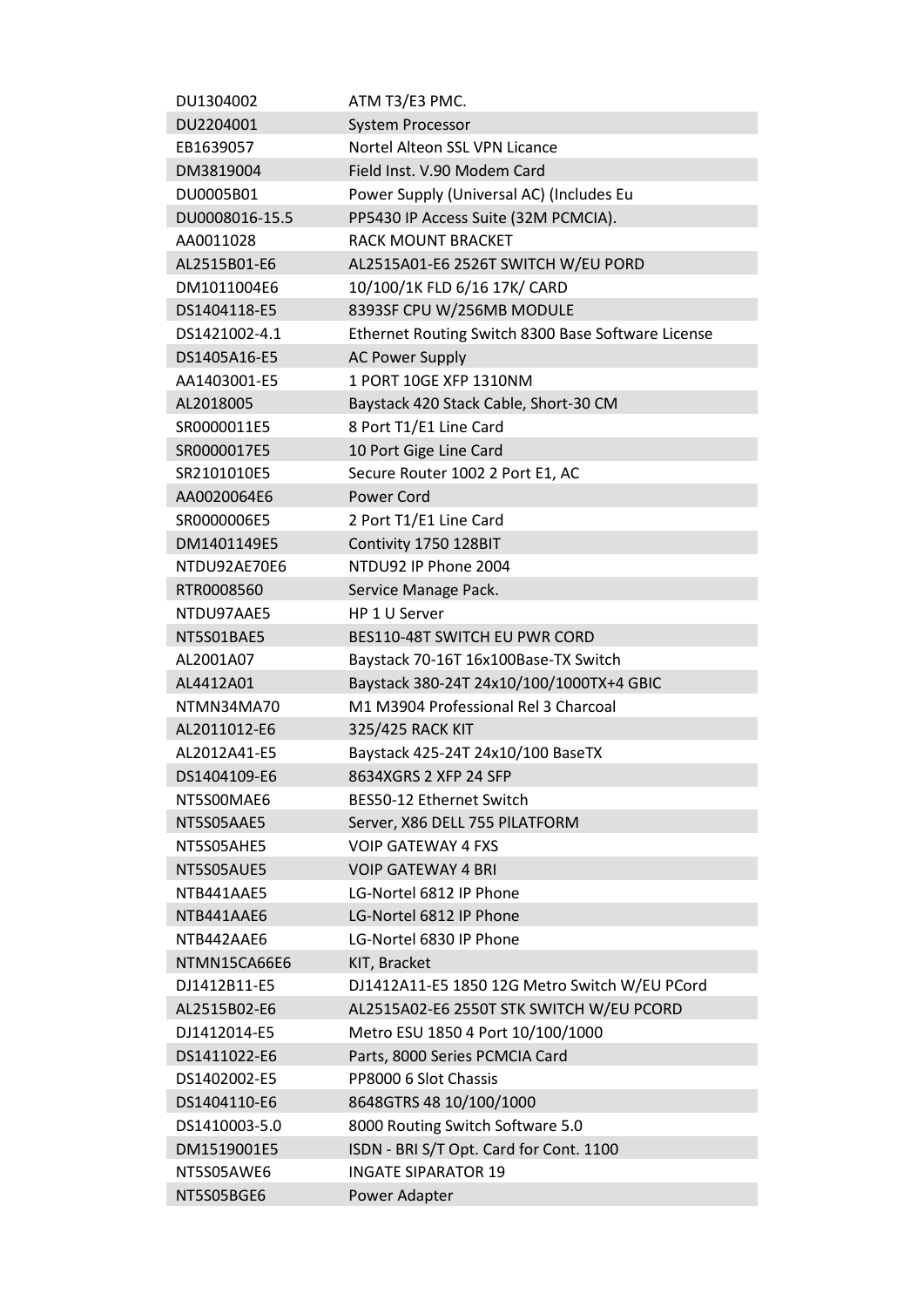| NTK086HS        | SIFC MSS 8/16 SLOT                                   |
|-----------------|------------------------------------------------------|
| DJ1412A06-E5    | Metro ESU 1800 SWITCH 24-10/100 + 2 SFP              |
| AL2515001       | Ethernet Routing Switch 2500 Stack Liceance          |
| DS1404097-E6    | 8612XLRS 12 XFP 10 GE                                |
| DS1411017-E6    | 8010CHMS FAN TRAY                                    |
| DS1404101-E5    | 8683XLR 3 10GE LAN                                   |
| DS1405018-E6    | AC PWR SUPPLY DUAL INP                               |
| DS1410014-4.1.0 | 8600 ADV DIAG TOOLS SW                               |
| DS1410026       | ERS8600 PREM LIC                                     |
| NTKC0142        | <b>BCM50 Reporting for ICC Auth Code</b>             |
| NTKC0210        | BCM50 Unified Messaging 8 seat Authorization Code    |
| DS1404099-E5    | Ethernet Routing Switch 8394SF CPU/Switch Module     |
| NTNG31DC66E6    | M3901 Entry Set Platinum RoHS                        |
| AL2515A12-E6    | Ethernet Routing Switch 2550T-PWR with W/EU PCORD    |
| AL2515B12-E6    | Ethernet Routing Switch 2550T-PWR with W/EU PCORD    |
| AH3313089-2.0   | Visualization Performance and Fault Manager-Lite     |
| AL1001015-E5    | Ethernet Routing Switch 5632FD with 24 SFP ports     |
| DM1401A149E5    | NVR1750 500 Tunnel w/o pwr crd                       |
| DM0016004       | Contivity Firewall License (15x0/1600)               |
| DM0016015       | Contivity 17x0 VPN License                           |
| AL1001B13-E5    | Ethernet Routing Switch 5650-TD-PWR EU P/C           |
| NTYS05AEE6      | IP PHONE 1140E                                       |
| AA0005020-E6    | BayStack 25 connecting cable w/e PCord               |
| AL1905A03-E5    | Ethernet Routing Switch 5600 redundant 300W AC pow   |
| SR0000023E5     | SR4134 Power Supply                                  |
| AL1001A02       | Ethernet Routing Switch 5510-24T                     |
| AL2012A46       | Baystack 325 Control Unit                            |
| EB1639B121E5    | VPN Gateway 3070 EU power cord                       |
| NTDU92AA16      | IP Phone 2004 (EŞergray) wiŞ icon keyc               |
| NTDU92AA70      | IP Phone 2004 (Charcoal) wi\$ icon keyca             |
| NTDU90AA16      | IP Phone 2001 (Eshergray) wich icon keyc             |
| NTDU90AA70      |                                                      |
|                 | IP Phn 2001 (Charcoal) w icon keycaps<br>IP Phn 2001 |
| NTDU90AB70      |                                                      |
| NTDU76BA70      | i2002 Intr. Tel. w/o Pow. Supply Charco              |
| NTDU76BB34      | i2002 w/o power supp. eŞergray                       |
| NTDU76BB70      | i2002 Intr.Tel. wiŞ integrated switch24              |
| NTDL23AE-70     | M1 M3820 Orion Telset Charcoal                       |
| NTDL23AE-93     | M1 M3820 Orion Telset Dolphin                        |
| NTDU76BA        | i2002 Int. Tel. w/o Pow. Supp.-EŞergray              |
| NTB4435CA       | NET-APT IP Telefon Power (NTB446BAE6)                |
| NTDL22AE-35     | M1 M3310 Orion Telset Chameleon                      |
| NTDL23AE-35     | M1 M3820 Orion Telset Chameleon                      |
| NTB429CA        | Net-dpb- kapı haberleşme kutusu                      |
| NTB433CA        | LIP-6012D IP Telefon (NTB433AA)                      |
| NTB434CA        | LIP-6030D IP 30 Key(NTB434AA)                        |
| NTB424CA        | NET-6212D_DigTerm_12Keys_DrkBI                       |
| NTB425CA        | NET-6230D_DigTerm_30Keys_DrkBI                       |
| NTB428CA        | NET-6048 DSS_48 Ek tuş takımı                        |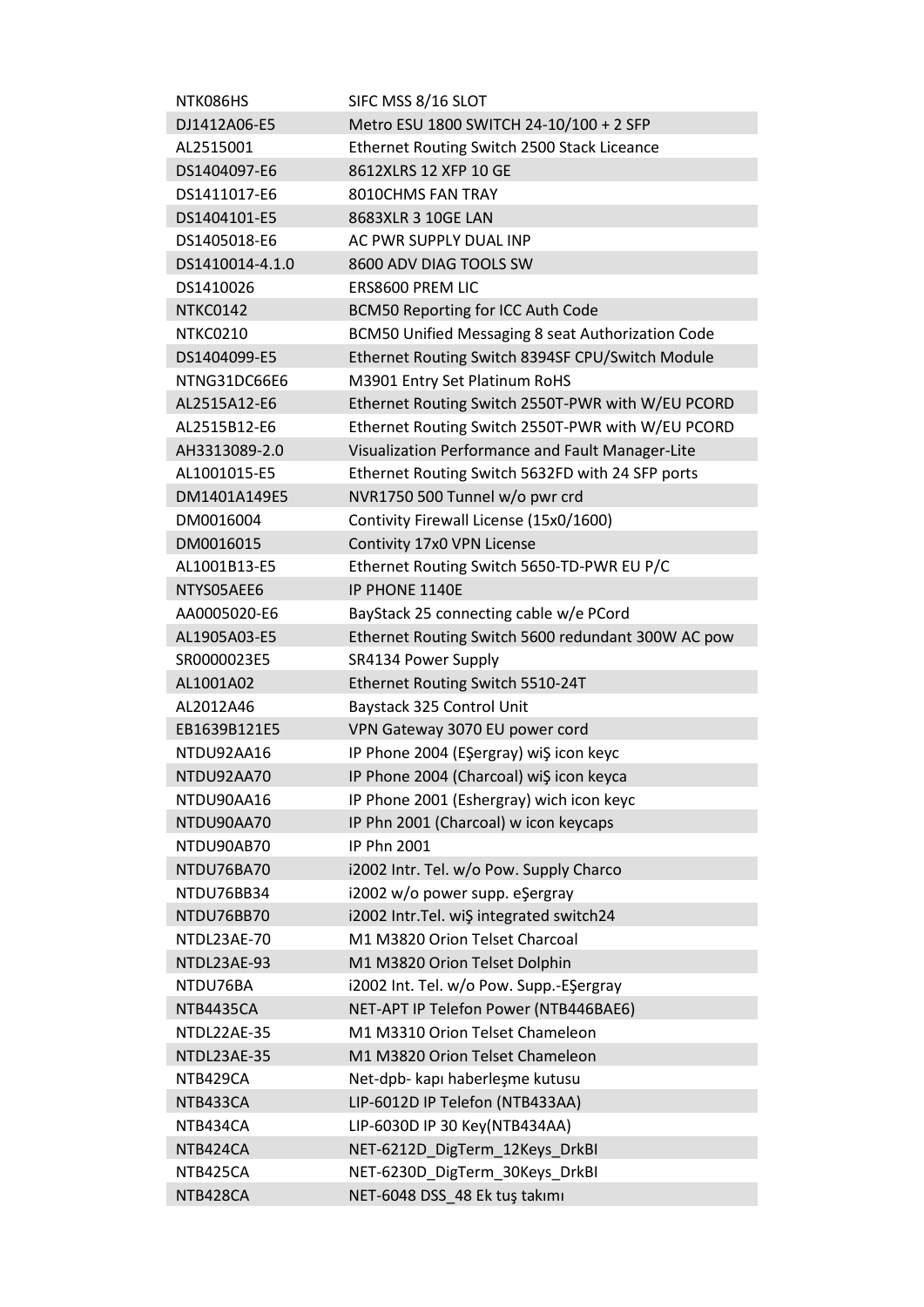| NTTQ37AAE6     | 4025 DECT                                       |
|----------------|-------------------------------------------------|
| NTTQ47FA       | <b>DECT 4145Ex</b>                              |
| EB1639055      | SSL VPN & IPsec - 100 user license.             |
| DM0016006      | <b>Contivity Advanced Routing License</b>       |
| DM4111022      | RMA Contivity 251, ADSL Annex A, 4 port         |
| DM1401B140     | Contivity 251, ADSL Annex A                     |
| DM1411022      | Contivity 251 4 port                            |
| DM1401093      | Contivity 1010 (56 Bit)                         |
| DM1401094      | Contivity 1050 (128 Bit)                        |
| DM1401096E5    | <b>CONTIVITY 1100 VPNR</b>                      |
| DM1401144      | Contivity 1050 VPN-in-a-Box: Includes Co        |
| DM1401088E5    | Contivity 600 ROUTER                            |
| DM1401092      | Contivity 1010 (128 Bit)                        |
| DM1401158      | Contivity 1100 X.21/V.35 WAN Bndl, 5 tun        |
| DM1401139      | Contivity 221, Single Ethernet WAN              |
| DM1401140      | Contivity 251, ADSL Annex A, 4 port             |
| DM1401146      | Contivity 1750 56 Bit                           |
| DM1401147      | VPN Router (Contivity) 1750                     |
| DM1401149      | Contivity 1750 128BIT                           |
| DM1401115      | Contivity 1100 X.21/V.35 WAN Bundle             |
|                |                                                 |
| DM1401135      | Contivity 1740, 500 tunnels, Dual 10/100        |
| DM1401144E5    | DM1401094E5 CONTVITIY 1050 VPN-IN-A-BOX         |
| DM1401099      | <b>Contivity 1700 (56 Bit)</b>                  |
| DM1401100      | Contivity 1700 (128 Bit)                        |
| DM1401111      | Contivity 1100 (128 Bit)                        |
| DM1401066      | Contivity 600 (128 Bit)                         |
| DM1401087      | VPN-IN-A-BOX: Contivity 600 (56 Bit)            |
| DM1401088      | VPN-IN-A-BOX: Contivity 600 (128 Bit)           |
| DM1401096      | Contivity 1100 (128 Bit)                        |
| DU0002001      | Passport 5430 Chassis                           |
| DM1401053      | Contivity 2600 (128 Bit)                        |
| EB1639092      | VPN Gateway 3050                                |
| EB1639092E5    | VPN Gateway 3050                                |
| EB1639124      | VPN Gateway 3070                                |
| AF2104010      | ASN MCE1 Module for ChE1/ ISDN PRI Spare        |
| AF2111005      | ASN Quad Sync Net Module Spare                  |
| AF2104004      | ASN MCE1 Module for ChE1/ ISDN PRI              |
| AF2104006      | ASN Quad Sync Net Module - FC                   |
| NT5S20AAE6     | <b>BSR222 ROUTER</b>                            |
| SR2101014E5    | Secure Router 1002 2-ports active E1 VPN Bundle |
| SR2101036      | Secure Router 1001S 1-port Serial VPN Bundl     |
| <b>GENPP7K</b> | MSS 7480 DC cabinet pkg                         |
| EB1639140      | Nortel Şreat Protection System 2050-IS          |
| EB1639170      | Secure Network Switch 4050                      |
| DS1410005-5.1  | <b>Optivity Switch Manager</b>                  |
| DS1410005-6.0  | Enterprice Switch MGR software                  |
| DS1410005-3.0  | <b>Optivity Switch Manager</b>                  |
| DS1410005-4.0  | Sowtware CD                                     |